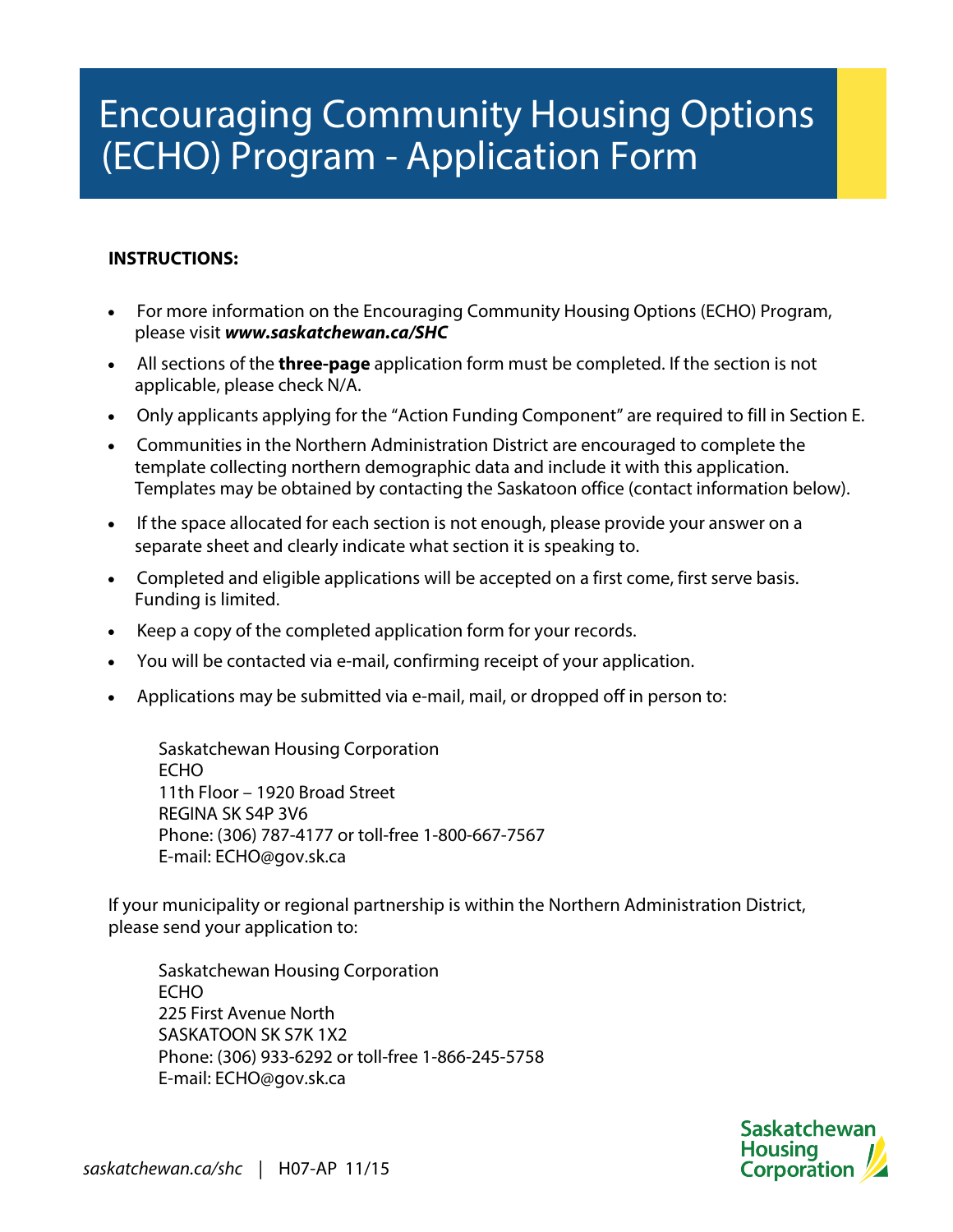|        | <b>A. APPLICANT INFORMATION</b>                                                                                                                                                                                                                                                                                                                                                                                                                                                                                                                          |
|--------|----------------------------------------------------------------------------------------------------------------------------------------------------------------------------------------------------------------------------------------------------------------------------------------------------------------------------------------------------------------------------------------------------------------------------------------------------------------------------------------------------------------------------------------------------------|
|        | 1. Please check which funding component you are applying for:                                                                                                                                                                                                                                                                                                                                                                                                                                                                                            |
| □      | To complete a Housing Plan (please proceed).                                                                                                                                                                                                                                                                                                                                                                                                                                                                                                             |
| □      | To take action on strategies identified in an existing Housing Plan or Assessment.                                                                                                                                                                                                                                                                                                                                                                                                                                                                       |
| ш      | $\rightarrow$ Do you have a completed Housing Plan or Needs Assessment?<br>$\Box$ Yes. Please attach the document.<br>No. [STOP - In order to be eligible for this funding component, a Housing Plan or Needs<br>Assessment must be completed]                                                                                                                                                                                                                                                                                                           |
|        | 2. Are you applying as a regional partnership?                                                                                                                                                                                                                                                                                                                                                                                                                                                                                                           |
| П.     | No.<br>Yes. The partnership includes the following municipalities:                                                                                                                                                                                                                                                                                                                                                                                                                                                                                       |
| $\Box$ | Confirmation of the regional partnership is attached (e.g. letters or an agreement signed by the<br>municipalities confirming an agreement to partner on this project).                                                                                                                                                                                                                                                                                                                                                                                  |
|        | <b>B. ELIGIBILITY</b>                                                                                                                                                                                                                                                                                                                                                                                                                                                                                                                                    |
|        | 1. Do you have an Official Community Plan (OCP)?                                                                                                                                                                                                                                                                                                                                                                                                                                                                                                         |
|        | □ Yes, completed in _______________(month/year).<br>$\Box$ It is currently under development and expected to be complete in $\Box$<br>(month/year)<br>$\Box$ No [STOP – In order to be eligible for this Program, an OCP must be complete or under<br>development]                                                                                                                                                                                                                                                                                       |
|        | 2. For communities outside of the Northern Administration District, please identify the<br>population of your municipality (or the combined population if a regional partnership),<br>according to the most recent census*.<br>Population: ______________ people.<br>To be eligible, the population for the municipality or regional partnership must meet or exceed<br>the limits established by Saskatchewan Housing Corporation, as of the most recent census data<br>available.<br>*2011 Census population counts were released on February 8, 2012. |
|        | <b>C. BUDGET</b>                                                                                                                                                                                                                                                                                                                                                                                                                                                                                                                                         |
|        | 1. Budget Summary:                                                                                                                                                                                                                                                                                                                                                                                                                                                                                                                                       |
|        | Please attach a budget breakdown of estimated total expenses.                                                                                                                                                                                                                                                                                                                                                                                                                                                                                            |
|        | 2. Funding Sources<br>a. Total cost:<br>b. Funding requested:<br>c. Total investment from municipality:<br>Funding from other sources, where<br>applicable:                                                                                                                                                                                                                                                                                                                                                                                              |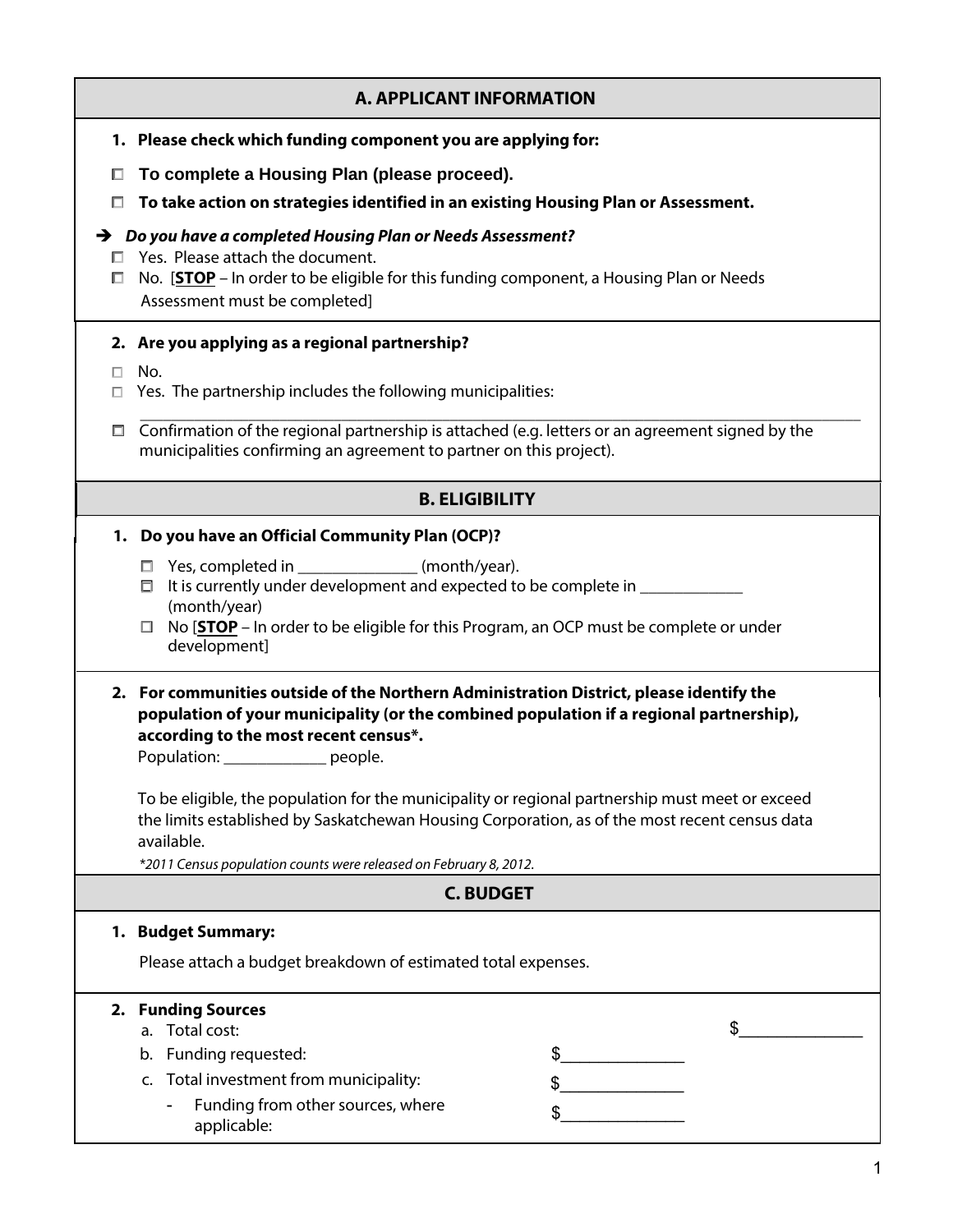| <b>D. ACTION COMPONENT</b><br>Complete this section only if applying for funding to take action on a strategy identified in a<br><b>Housing Plan/Needs Assessment.</b>                  |
|-----------------------------------------------------------------------------------------------------------------------------------------------------------------------------------------|
| 1. Have you completed a:<br>□ Housing Plan<br>□ Needs Assessment<br>$\Box$ Other: $\Box$                                                                                                |
| Please attach document. This document must identify the housing need that you are applying for.                                                                                         |
| 2. Please describe the project, including why it is needed, how it will address a housing need<br>identified in your Housing Plan/needs assessment, and what the expected outcomes are. |
|                                                                                                                                                                                         |
|                                                                                                                                                                                         |
|                                                                                                                                                                                         |
| 3. Please describe how you will be working with industry and stakeholders on this project.                                                                                              |
|                                                                                                                                                                                         |
|                                                                                                                                                                                         |
|                                                                                                                                                                                         |
|                                                                                                                                                                                         |
|                                                                                                                                                                                         |